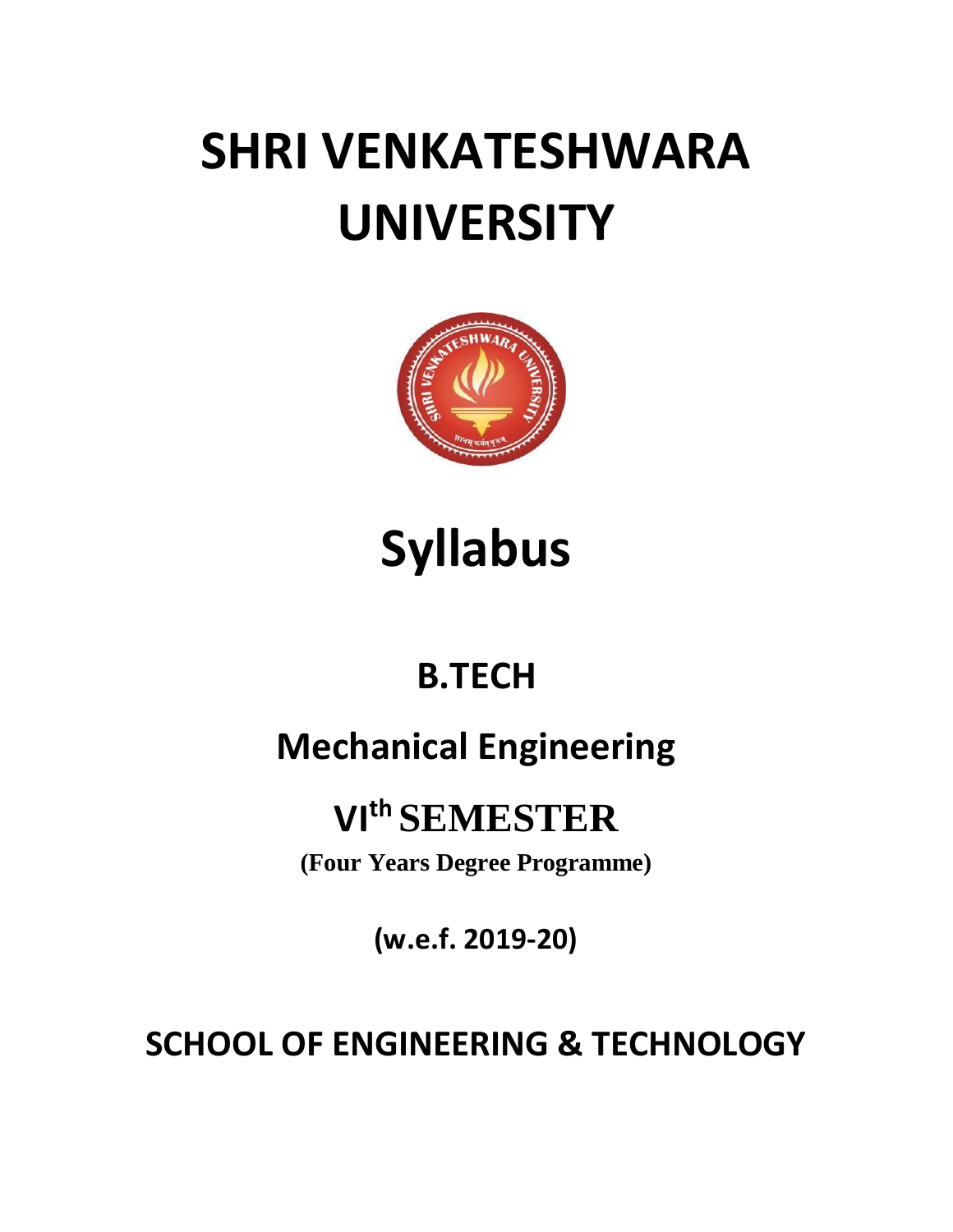|                             | <b>Mechanical Engineering</b><br><b>SEMESTER-VI</b> |                                                 |                |                |                          |           |           |       |                 |    |       |        |                |
|-----------------------------|-----------------------------------------------------|-------------------------------------------------|----------------|----------------|--------------------------|-----------|-----------|-------|-----------------|----|-------|--------|----------------|
| S1.                         | Subject<br>Subject<br>Codes                         |                                                 | Periods        |                | <b>Evaluation Scheme</b> |           |           |       | End<br>Semester |    | Total | Credit |                |
| N <sub>o</sub><br>$\bullet$ |                                                     |                                                 | L              | T              | $\mathbf{P}$             | <b>CT</b> | <b>TA</b> | Total | <b>PS</b>       | TE | PE    |        |                |
| $\mathbf{1}$                | <b>SME-601</b>                                      | Manufacturing<br>Technology                     | $\overline{4}$ | $\overline{0}$ | $\theta$                 | 20        | 10        | 30    |                 | 70 |       | 100    | $\overline{4}$ |
| $\overline{2}$              | <b>SME-602</b>                                      | Design of<br>Machine<br>Elements                | $\overline{3}$ | $\mathbf{1}$   | $\overline{0}$           | 20        | 10        | 30    |                 | 70 |       | 100    | $\overline{4}$ |
| $\overline{3}$              | <b>SME-603</b>                                      | Internal<br>Combustion<br>Engines               | $\overline{3}$ | $\Omega$       | $\Omega$                 | 20        | 10        | 30    |                 | 70 |       | 100    | 3              |
| $\overline{4}$              | <b>SME-604</b>                                      | Computer Aided<br>Design                        | $\overline{3}$ | $\mathbf{1}$   | $\overline{0}$           | 20        | 10        | 30    |                 | 70 |       | 100    | $\overline{4}$ |
| 5                           | SOE-061                                             | Sociology,<br>Society and<br>Culture            | 3              | $\overline{0}$ | $\overline{0}$           | 20        | 10        | 30    |                 | 70 |       | 100    | 3              |
| 6                           | SME-611                                             | Mechanical<br>Engineering<br>Lab<br>(Design) II | $\theta$       | $\theta$       | $\overline{4}$           |           |           |       | 25              |    | 25    | 50     | $\overline{2}$ |
| 7                           | SME-612                                             | Project-II                                      | $\overline{0}$ | $\overline{0}$ | $\overline{4}$           |           |           |       | 50              |    | 50    | 100    | $\overline{2}$ |
|                             |                                                     | Total                                           |                |                |                          |           |           |       |                 |    |       | 650    | 22             |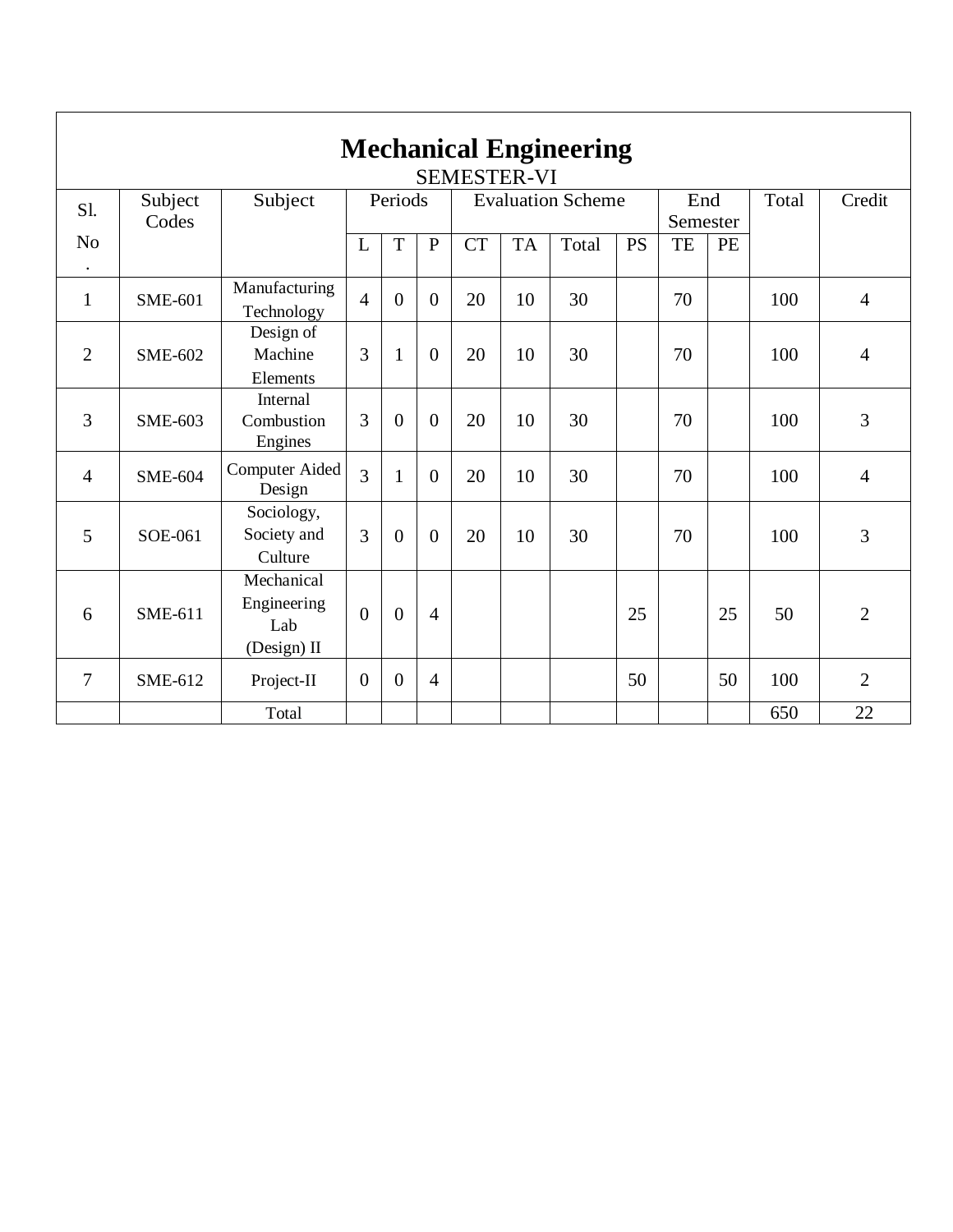| Course Code       | <b>SME-601</b>                  |
|-------------------|---------------------------------|
| Course Title      | <b>Manufacturing Technology</b> |
| Number of Credits | 4 (3L:1T:0P)                    |

(i)To provide knowledge onmachines and related tools for manufacturing various components.

(ii) To understand the relationship between process and system in manufacturing domain.

(iii) To identify the techniques for the quality assurance of the products and the optimality of the process in terms of resources and time management.

#### **Course Contents:**

Tooling for conventional and non-conventional machining processes: Mould and die design, Press tools, Cutting tools; Holding tools: Jigs and fixtures, principles, applications and design; press tools – configuration, design of die and punch; principles of forging die design. **(12)**

Metrology: Dimensions, forms and surface measurements, Limits, fits and tolerances; linear and angular measurements; comparators; gauge design; interferometry; Metrology in tool wear and part quality including surface integrity, alignment and testing methods; tolerance analysis in manufacturing and assembly. Process metrology for emerging machining processes such as microscale machining, Inspection and workpiece quality. **(16)**

Assembly practices: Manufacturing and assembly, process planning, selective assembly, Material handling and devices. **(6)**

Linear programming, objective function and constraints, graphical method, Simplex and duplex algorithms, transportation assignment, Traveling Salesman problem; Network models: shortest route, minimal spanning tree, maximum flow model- Project networks: CPM and PERT, critical path scheduling; Production planning& control: Forecasting models, aggregate production planning, materials requirement planning. Inventory Models: Economic Order Quantity, quantity discount models, stochastic inventory models, practical inventory control models, JIT. Simple queuing theory models.**(16)**

#### **Course Outcomes:**

Upon completion of this course, students will be able to the tooling needed for manufacturing, the dimensional accuracy and tolerances of products, assembly of different components and the application of optimization methods in manufacturing.

#### **Text Books:**

(i) Kalpakjian and Schmid, Manufacturing processes for engineering materials (5th Edition)- Pearson India, 2014.

(ii) Taha H. A., Operations Research, 6th Edition, Prentice Hall of India, 2003.

(iii) Shenoy G.V. and Shrivastava U.K., Operations Research for Management, Wiley Eastern, 1994.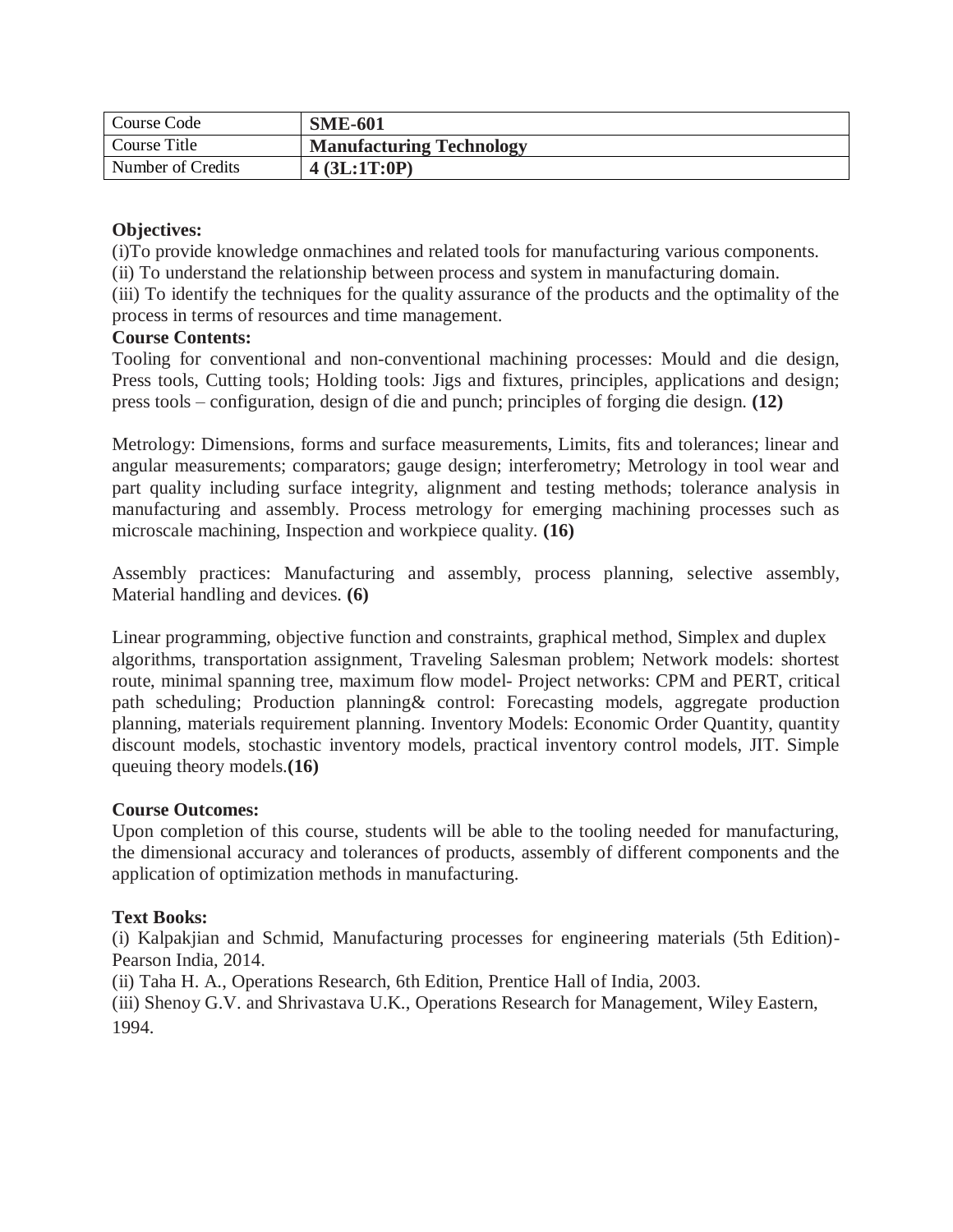| Course Code       | <b>SME-602</b>                    |
|-------------------|-----------------------------------|
| Course Title      | <b>Design of Machine Elements</b> |
| Number of Credits | 4(3L:1T:0P)                       |

This course seeks to provide an introduction to the design of machine elements commonly encountered in mechanical engineering practice, through

1. A strong background in mechanics of materials based failure criteria underpinning the safetycritical design of machine components

2. An understanding of the origins, nature and applicability of empirical design principles, based on safety considerations

3. An overview of codes, standards and design guidelines for different elements

4. An appreciation of parameter optimization and design iteration

5. An appreciation of the relationships between component level design and overall machine system design and performance

#### **Course Contents:**

Design considerations - limits, fits and standardization, Review of failure theories for static and dynamic loading (including fatigue failure), Design of shafts under static and fatigue loadings, Analysis and design of sliding and rolling contact bearings, Design of transmission elements: spur, helical, bevel and worm gears; belt and chain drives, Design of springs: helical compression, tension, torsional and leaf springs, Design of joints: threaded fasteners, pre-loaded bolts and welded joints, Analysis and applications of power screws and couplings, Analysis of clutches and brakes

#### **Course Outcomes:**

Upon completion of this course, students will get an overview of the design methodologies employed for the design of various machine components.

#### **Text Books:**

[1] Shigley, J.E. and Mischke, C.R., Mechanical Engineering Design, Fifth Edition, McGraw-Hill International; 1989.

[2] Deutschman, D., Michels, W.J. and Wilson, C.E., Machine Design Theory and Practice, Macmillan, 1992.

[3] Juvinal, R.C., Fundamentals of Machine Component Design, John Wiley, 1994.

[4] Spottes, M.F., Design of Machine elements, Prentice-Hall India, 1994.

[5] R. L. Norton, Mechanical Design – An Integrated Approach, Prentice Hall, 1998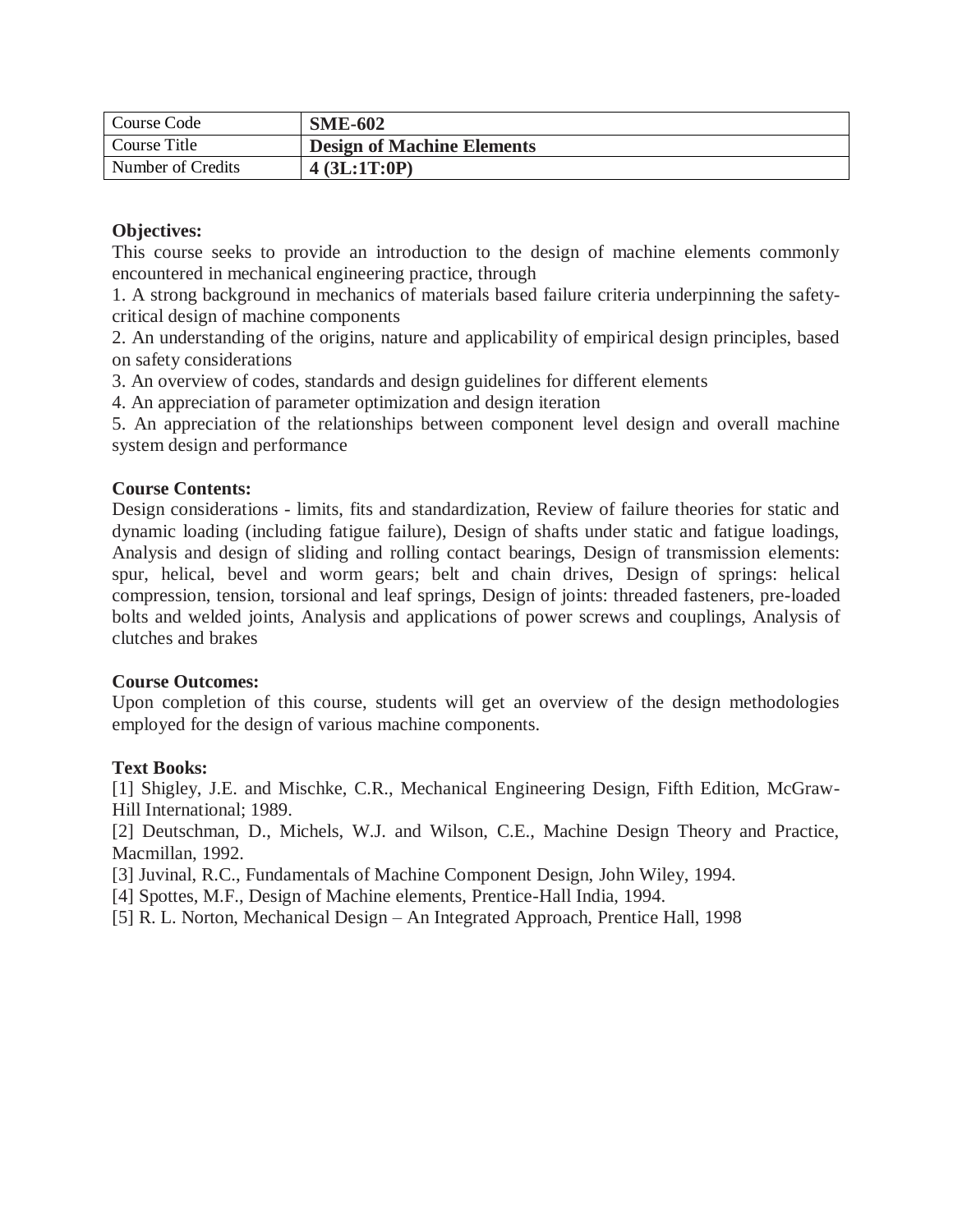| Course Code       | <b>SME-603</b>                     |
|-------------------|------------------------------------|
| Course Title      | <b>Internal Combustion Engines</b> |
| Number of Credits | 3 (3L:0T:0P)                       |

1. To familiarize with the terminology associated with IC engines.

2. To understand the basics of IC engines.

3. To understand combustion, and various parameters and variables affecting it in various types of IC engines.

4. To learn about various systems used in IC engines and the type of IC engine required for various applications

**Course Contents:** Review of ideal cycles; Details of fuel-air cycles. Combustion in SI and CI engines, Combustion stages, Combustion chambers and Abnormal combustion. Fuel supply systems in SI and CI engines, carburettors, Port fuel injection, Direct injection and Common rail injection.

Ignition system, Lubrication system and Cooling system. Testing of IC engines. Engine emissions and control. Advanced IC Engine concepts.

#### **Course Outcomes:**

Students who have done this course will have a good idea of the basics of IC engines and how different parameters influence the operational characteristics of IC Engines

#### **Text Books:**

1. Obert E. F, "Internal Combustion Engines and Air Pollution", Harper and Row Publication Inc.

NY, 1973.

2. Heisler H, "Advanced Engine Technology", Edward Arnold, 1995.

3. Heywood J. B, "Internal Combustion Engine Fundamentals", McGraw Hill Book Co. NY, 1989

4. Heldt P. M, "High Speed Combustion Engines", Oxford & IBH publishing Co. India, 1985.

5. Stockel M W, Stockel T S and Johanson C, "Auto Fundamentals", The Goodheart, Wilcox Co. Inc., Illinois, 1996.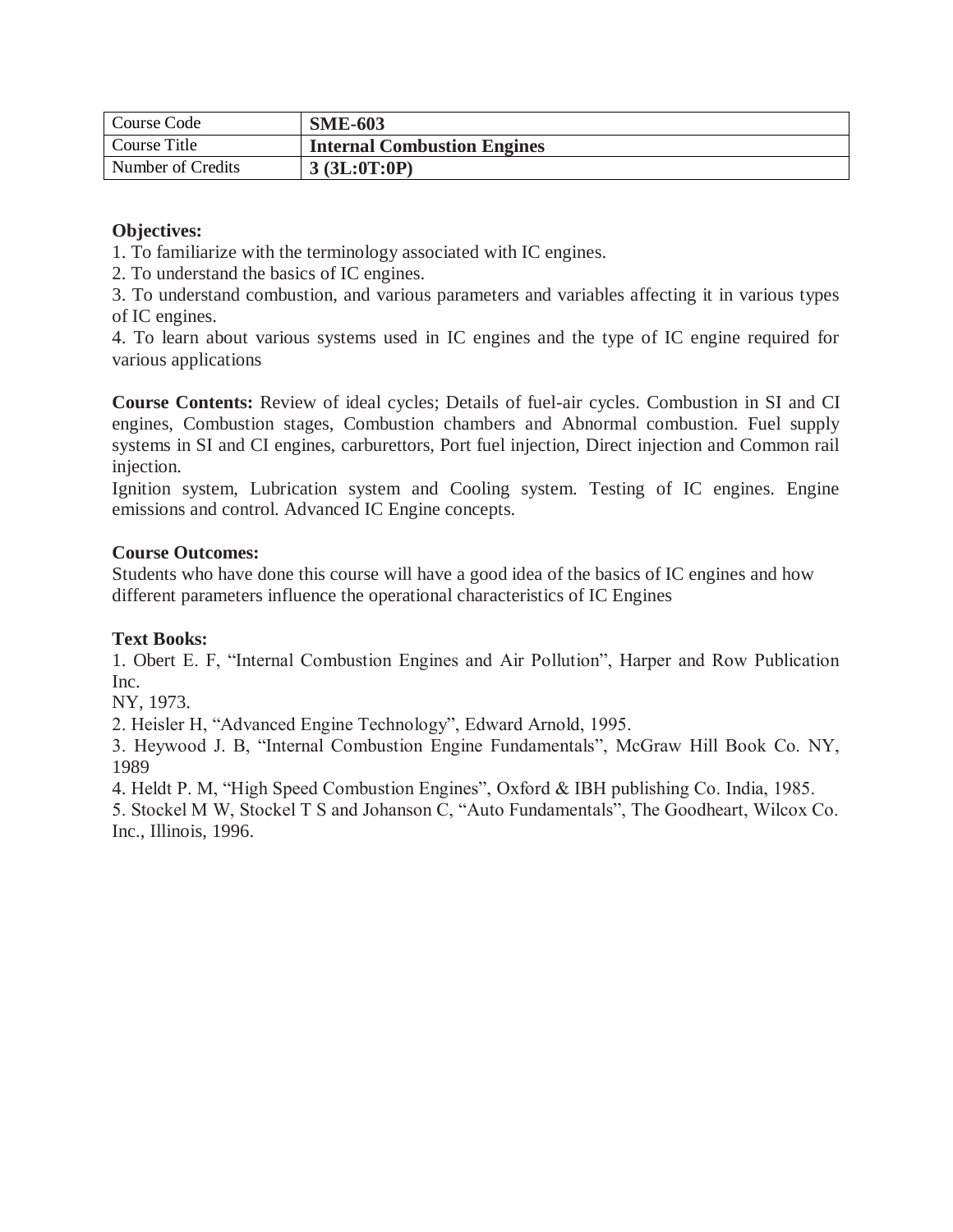| Course Code       | <b>SME-604</b>               |
|-------------------|------------------------------|
| Course Title      | <b>Computer Aided Design</b> |
| Number of Credits | 4(3L:1T:0P)                  |

To provide an overview of how computers can be utilized in mechanical component design

#### **Contents:**

Fundamentals of Computer Graphics- Product cycle, sequential and concurrent engineering, Computer Aided Design, CAD system architecture, computer graphics, Coordinate systems, 2D and 3D transformations, viewing transformation

Geometric Modeling- representation of curves, Hermite curves, Bezier curves, B-spline curves, rational curves, Techniques of surface modelling, surface patch, Coons and bicubic patches, Bezier and B-spline surfaces, Solid modelling techniques, CSG and B-rep.

Visual realism- hidden line-surface-solid removal algorithms, shading, colouring, computer Animation

Assembly of parts- assembly modelling, interferences of positions and orientation, tolerance analysis, mass property calculations, mechanism simulation and interefence checking CAD standards- Graphical Kernel System (GKS), standards for vexchange images, Open Graphics Library (OpenGL), Data exchange standards- IGES, STEP, CALS etc., Communication standards

#### **Course Outcomes:**

Upon completion of this course, the students can use computer and CAD software for modelling mechanical components

#### **Text Books:**

1. Ibrahim Zeid, Mastering CAD CAM, Tata McGraw Hill Publishing Co. 2007.

2. C. McMohan and J. Browne, CAD/CAM Principles, II edition, Pearson Education, 1999.

3. W. M. Neumann and R.F. Sproul, Principles of Computer Gra[hics, McGraw Hill, 1989.

4. D. Hearn and M.P> Baker, Computer Graphics, Prentice Hall Inc., 1992.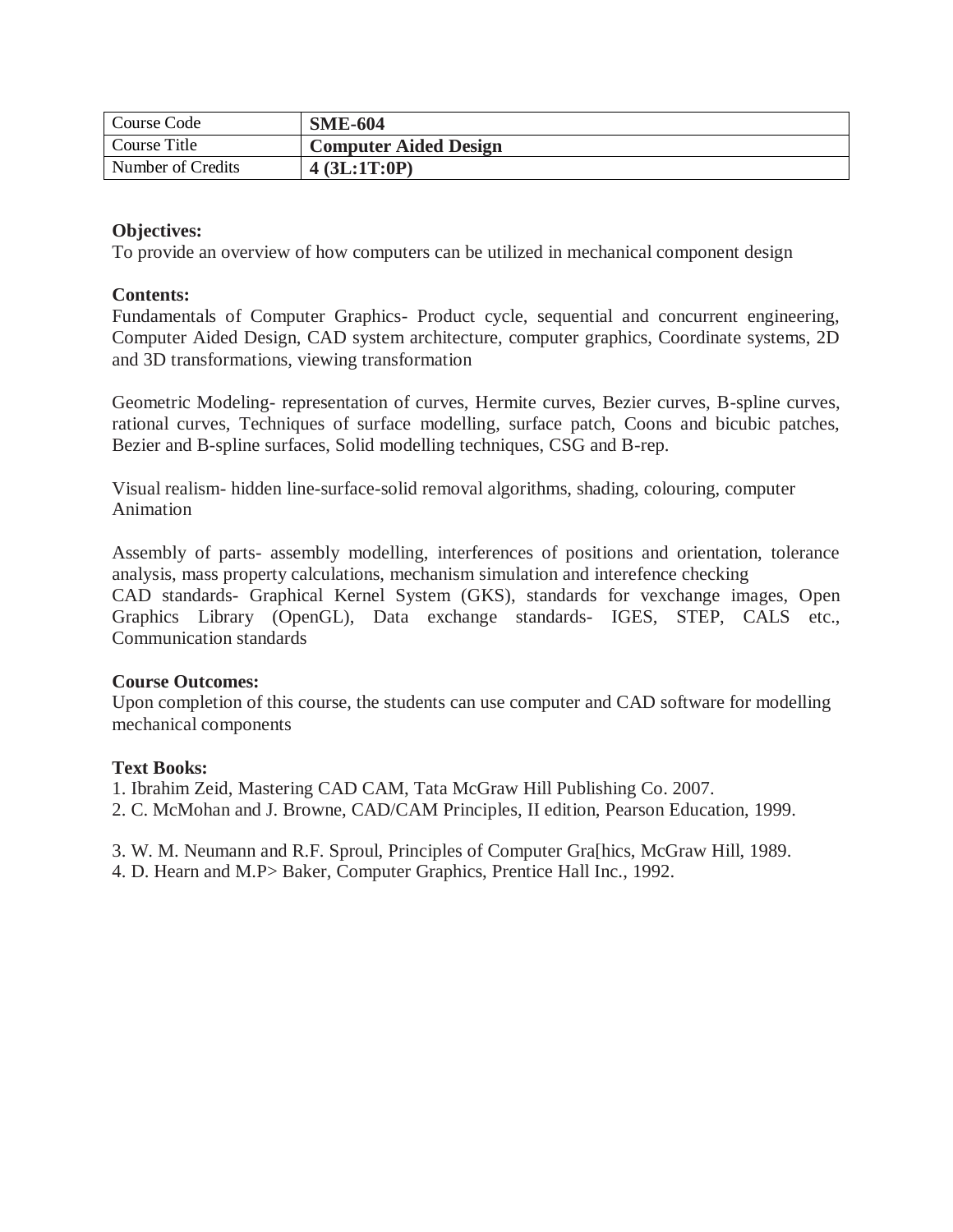| Course Code       | <b>SOE-061</b>                        |
|-------------------|---------------------------------------|
| Course Title      | <b>Sociology, Society and Culture</b> |
| Number of Credits | 3 (3L:0T:0P)                          |

#### **Course Objectives:**

To enable potential managers to understand the influence of the wider societal context on the operations within their organizations. Central to this endeavor is the treatment of work as a sociological phenomenon.

#### **Course Content**

Industrial Sociology: Nature and Scope of Industrial Sociology-Development of Industrial Sociology.

Rise and Development of Industry : Early Industrialism – Types of Productive Systems– The Manorial or Feudal system – The guild system – The domestic or putting-outsystem – and the factory system – Characteristics of the factory system – causes andConsequences of industrialization

Industrialization in India. Industrial Poling Resolutions – 1956

Contemporary Issues: Grievances and Grievance handling Procedure. Industrial Disputes: courses, strikes & lockouts, Industrial Relations Machinery Bi-partite& Tri-partite Agreement, Labour courts & Industrial Tribunals, Code of Discipline,Standing order.

**Course Outcome:** Syllabus enable to the students to understand the fundamental about discipline and management

#### **Text Books:**

1. GISBERT PASCAL, Fundamentals of Industrial sociology, Tata McGraw Hill Publishing Co., New Delhi, 1972.

2. SCHNEIDER ENGNO V., Industrial Sociology 2nd Edition, McGraw Hill Publishing Co., New Delhi, 1979.

3. MAMORIA C.B. And MAMORIA S., Dynamics of Industrial Relations in India.

4. SINHA G.P. and P.R.N. SINHA, Industrial Relations and Labour Legislations, New Delhi, Oxford and IBH Publishing Co., 1977**.**